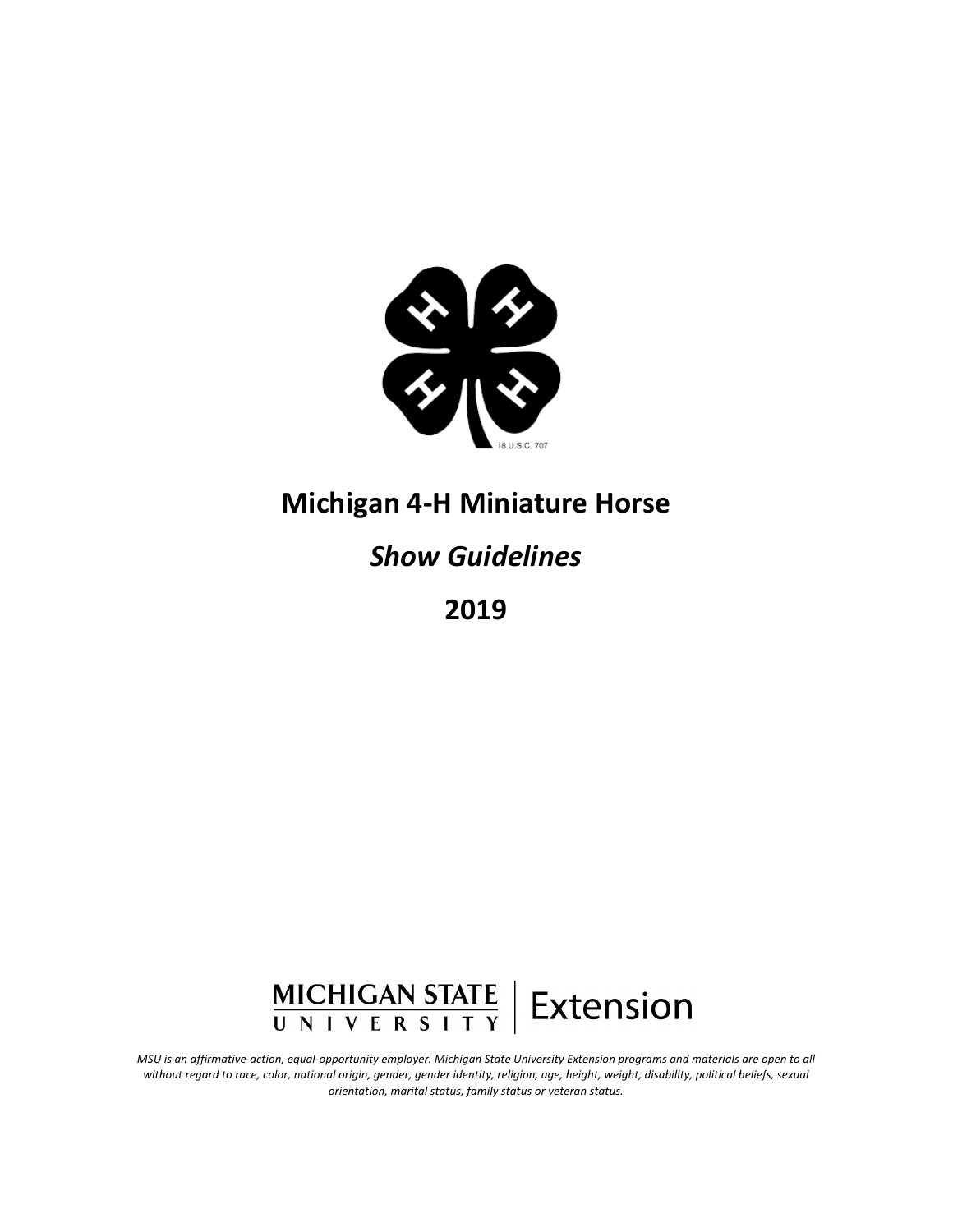## **Table of Contents**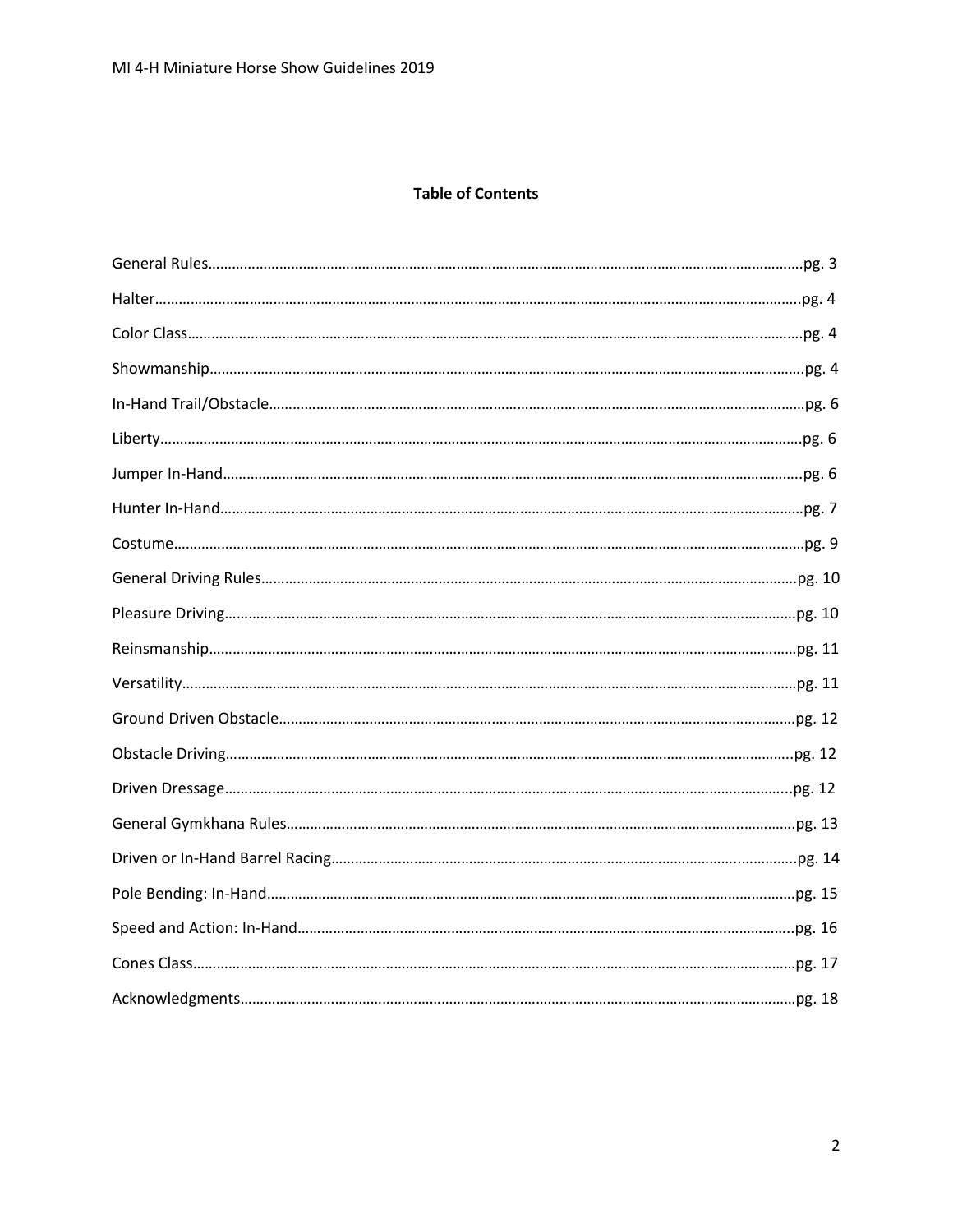#### **General Rules**

1. A miniature horse 38 inches or under when measured at the last few hairs of the mane.



The height of a miniature horse is the vertical distance from the last hairs of the mane to the ground when the animal is standing squarely on a level area.

- 2. Horses do not need to be registered to show at Michigan 4-H Shows or the Michigan 4-H State Miniature Horse Show.
- 3. Stallions are not allowed unless it is the year in which they were born.
- 4. Horses may be body clipped or shown in full coat.
- 5. A driving horse must be 3 Years or older.
- 6. Horses must be at least 2 years old to participate in Ground Driven Obstacle.
- 7. Hunter/Jumper Horse (Age) A hunter/jumper horse must be 3 years and older.
- 8. Horses must be at least 1 year old to participate in Liberty, In-Hand Obstacle/Tail, In-Hand Gymkhana classes and costume.
- 9. Any exhibitor may wear protective headgear (Certified ASTM/SEI Equine Helmet) in any division or class without penalty from the judge(s). Headgear harness must be secured and properly fitted. Helmets are required in Driven Barrels, and Cones Class.
- 10. Headers: It is required that youth exhibitors in any driving class have a header 16 years or older. Headers are to enter the ring when the line-up is called, may assist in setting up the animal and then step back two paces where they are to remain, except in an emergency, until the judge's card is turned in. Headers apparel should be ring appropriate.
- 11. An exhibitor's outfit should not be the dividing factor in placings.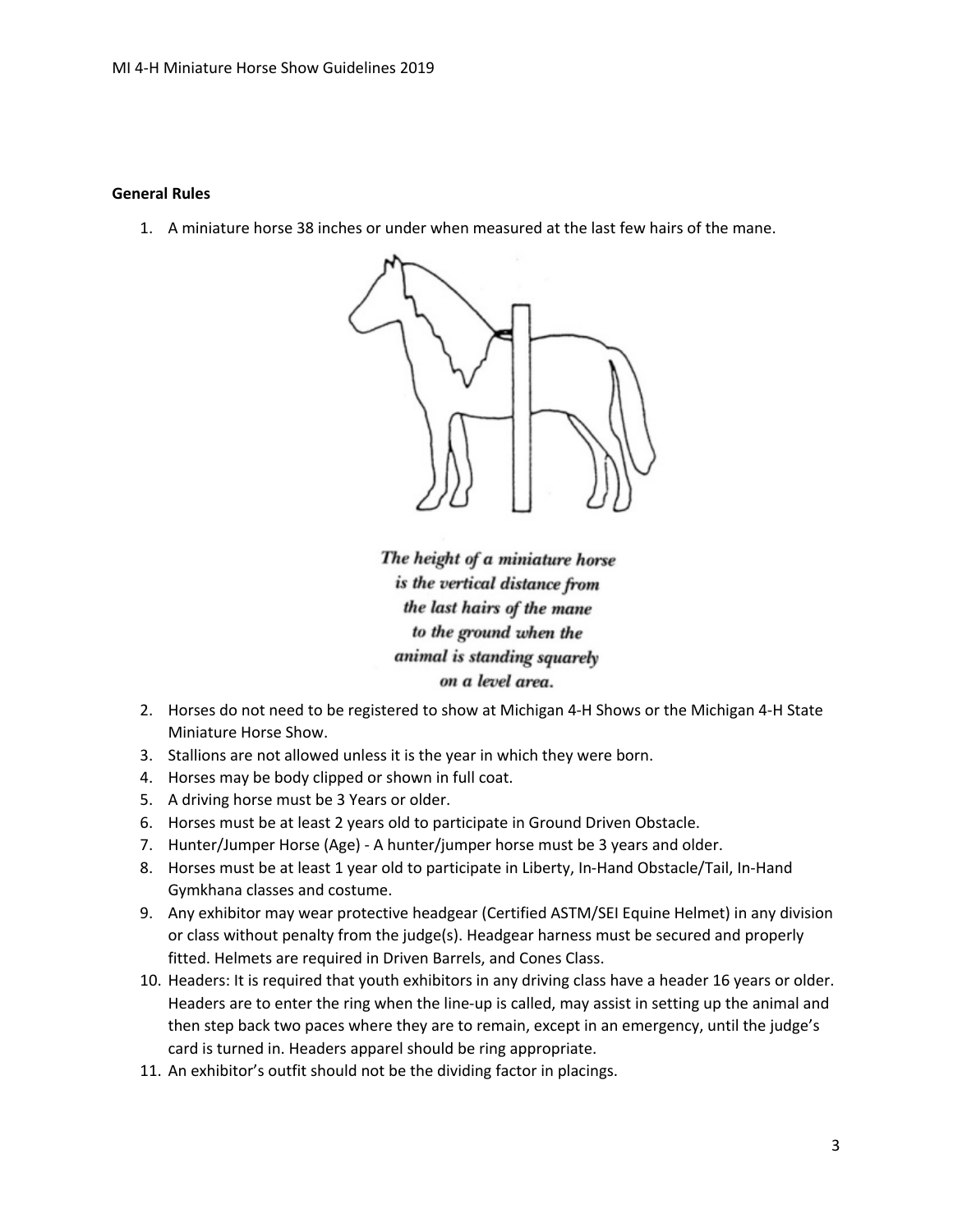#### **Halter**

Horses show in halter at a walk and trot. Judge to ask for the horse to walk past them and trot away; horse to turn 90 degrees making an "L" and continue to trot into the line up. This allows the judge to view the movement from the front, back, and side.



- 1. The Miniature Horse is to be shown to its best advantage, with a preference that the horse stand square. The Judge at his or her discretion may ask to have the horse stand square, which means all four feet are flat on the ground and at least one front and one rear cannon bone perpendicular to the ground.
- 2. Horses may be shown with or without polished hooves.
- 3. Horses must be serviceably sound, in good condition, and well-groomed. Transmissible weakness and unsoundness to be penalized.

## **Color Class**

Color class is judged 100% on color. The classes should be divided in to solid color and multi-color.

1. Horses are to walk in a circle around the judge, then reverse and walk. Follow directions of ring steward.

#### **Showmanship:**

Showmanship is designed to evaluate the exhibitor's ability to execute, in concert with a well-groomed and conditioned horse, a set of maneuvers prescribed by the judge with precision and smoothness while exhibiting poise and confidence and maintaining a balanced appearance.

**Appointments of Exhibitor:** See Fitting and Showing Division of the Michigan 4-H Rulebook starting on page 9.

#### **Appointments of the Horse:**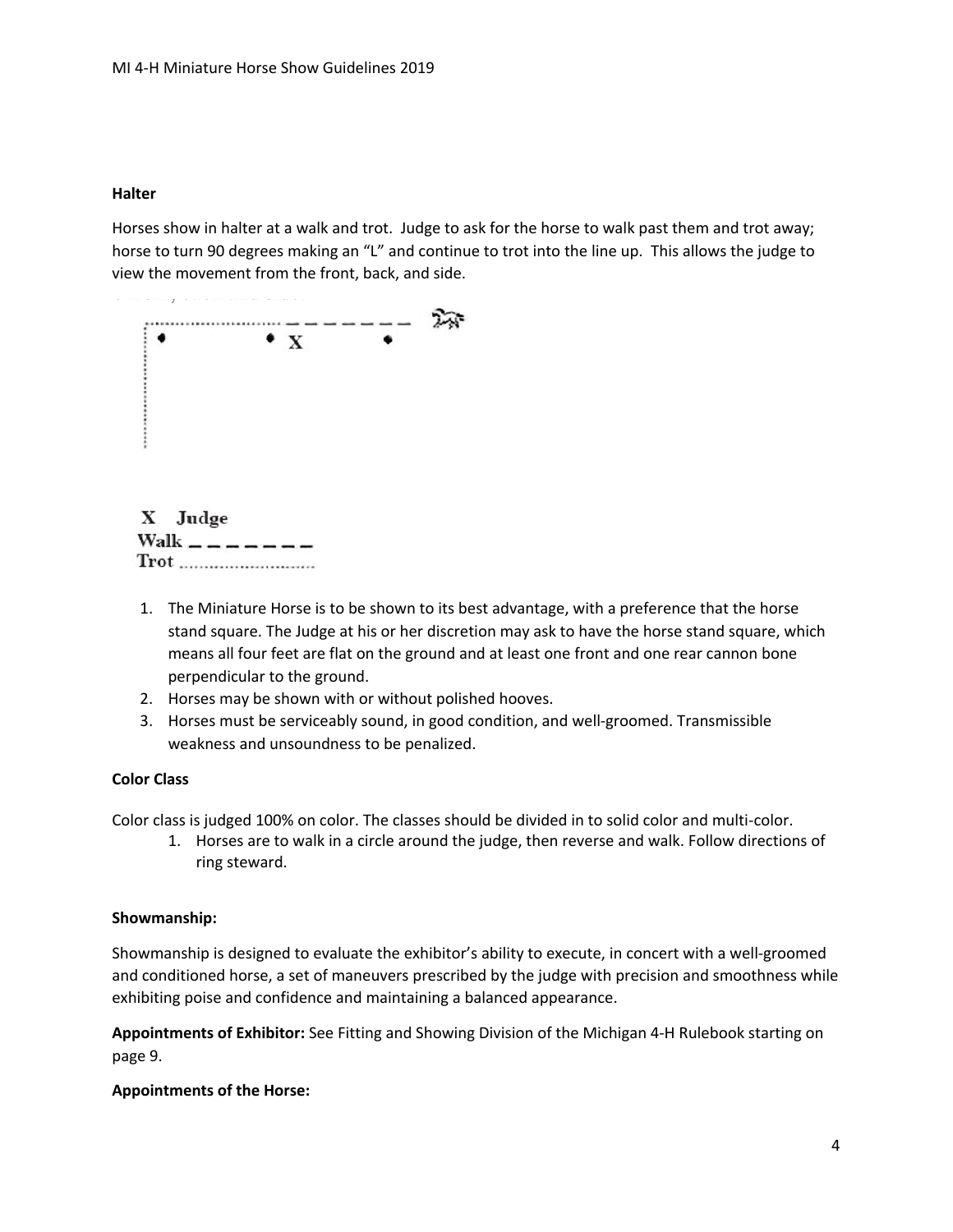- 1. Horses to be shown in a halter with an appropriate lead, chain on lead permitted under the chin or over the nose of the horse. A chain is optional. Western, Cable and Draft style halters are permitted. A bridle is acceptable when showing in English attire (unless specified otherwise).
- 2. Judges should specify if the HALF or QUARTER system will be used in the class. The HALF system is preferred.



Exhibitor must be on the opposite half of the pony/horse from the judge. When Judge is in position 1 then exhibitor should be in position 1, when Judge is in position 2 then exhibitor should be in position 2, etc.

#### **Minor Faults (deduction of 5 points)**

- Break of gait at walk or trot for up to two strides
- Over or under turning up to 1/8 turn
- Ticking or hitting a cone
- Sliding a pivot foot
- Lifting a pivot foot during pivot and replacing it in the same place.

#### **Major Faults (deduction of 10 points)**

- Not performing the gait or not stopping within 10 feet of the designated area
- Break of gait at work or trot for more than 2 strides
- Splitting the cone (cone between horse and handler)
- Horse stepping out of or moving the hind end significantly during pivot or turn
- Horse stepping out of set-up during the presentation
- Over/under turning 1/8 to ¼ turn.

## **Severe faults avoid disqualification but should be placed below other exhibitors that do not incur a severe fault (deduction of 20 points).**

- Exhibitor not in required position during inspection
- Exhibitor touches the horse.
- Exhibitor kicking or pointing to horse's feet during the set-up
- Standing directly in front of the horse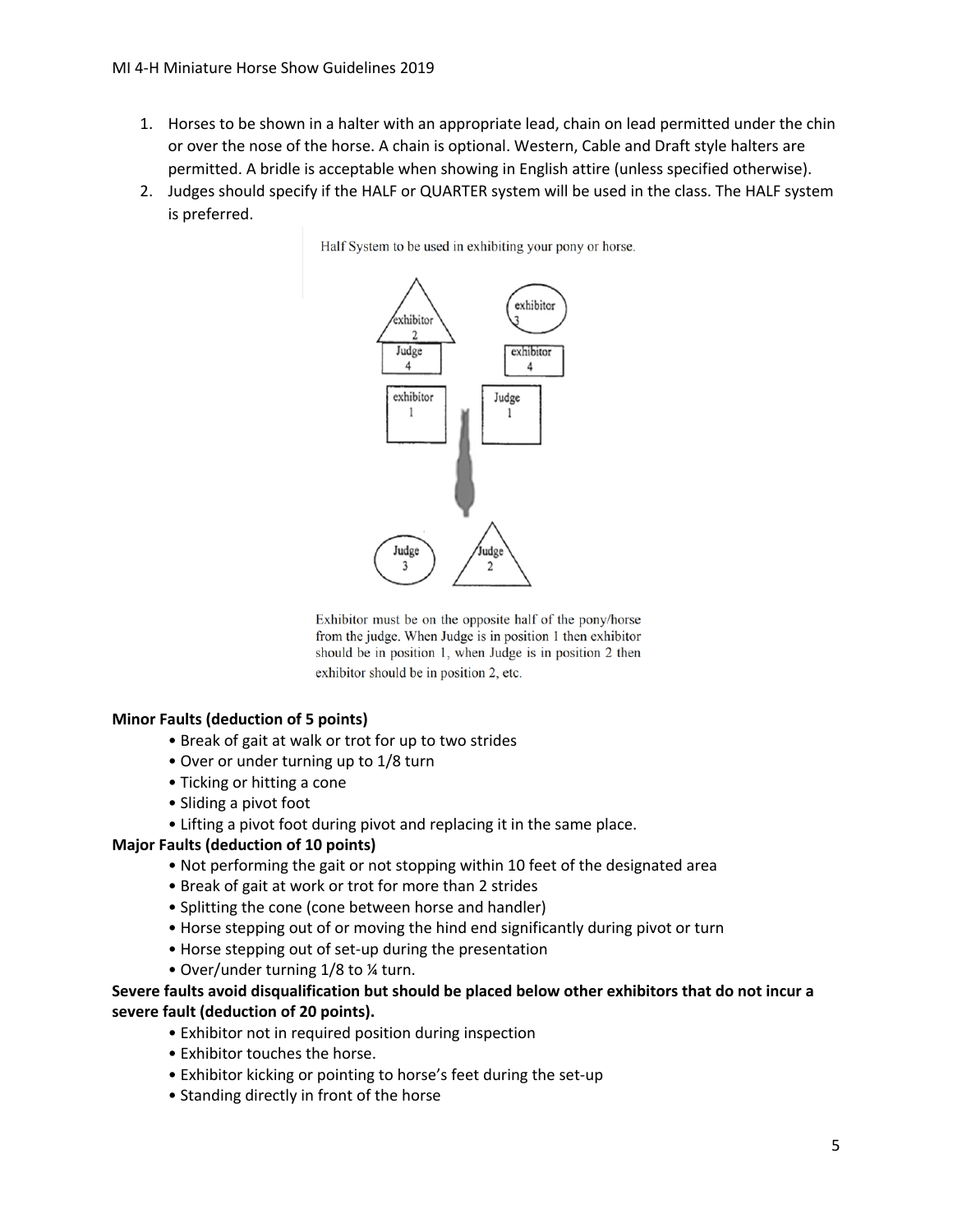- Loss of lead shank, holding chain, or two hands on shank
- Severe disobedience including rearing or pawing; horse continually circling exhibitor
- Off pattern

## **In Hand Trail/Obstacle**

The class is judged on the performance of the horse over the obstacles, with emphasis on manners, response to the handler and attitude. Credit is given to exhibitors negotiating the obstacles with style, expression and some degree of speed, providing carefulness is not sacrificed.

**Appointments of Exhibitor:** See Fitting and Showing Division of the Michigan 4-H Rulebook starting on page 9.

- 1. Horses must be at least 1 Year old.
- 2. Horses to be shown in a halter with an appropriate lead, chain on lead permitted under the chin or over the nose of the horse. A chain is optional. A bridle cannot be used.
- 3. Horse to be penalized for any unnecessary delay or excessive time at an object. Judge(s) can advance an exhibitor to the next obstacle if a horse is taking excessive time at an obstacle. Maximum time of sixty (60) seconds per obstacle.
- 4. This class is strongly judged on manners.
- 5. Edible treats to encourage an animal to perform one of the obstacles are not allowed.
- 6. Obstacle requirements: See pg. 83 English/Western Trail Section.
	- a. A teeter-totter/rocking bridge and is legal for miniatures only.
	- b. Jumps are prohibited.
- 7. Carrying a whip or crop is prohibited.

The following are minimum obstacle dimensions:

Walk overs (width) 16" Trot overs 20" Back throughs (width) 24" Cones should be set at least 6 feet apart. Measurements to be taken from the inside width of the poles, and on curved or fan type obstacles, the measurement should be taken from the approximate center of the poles.

## **Liberty**

Liberty is demonstrating the natural beauty of the horse. Horses are to be judged on style, grace, animation, gaits, presence, and ease of catching. The liberty animal is expected to perform at both a canter and a trot.

Be sure to have a safe space with low enough fence rails to prevent the possibility of a horse escaping.

1. Horses will be judged beginning when the halter is removed by the exhibitor (the individual wearing the number) and until caught and haltered by the exhibitor. Time of liberty shall be  $1\frac{1}{2}$ minutes; time to catch shall be 2 minutes.

2. It is the steward's responsibility to time Liberty classes and to be in possession of a timer. The steward should be in the same location as the judge(s) to adjudicate the class. Timing will begin when the **halter is removed,** not when the music starts, and the show announcer will announce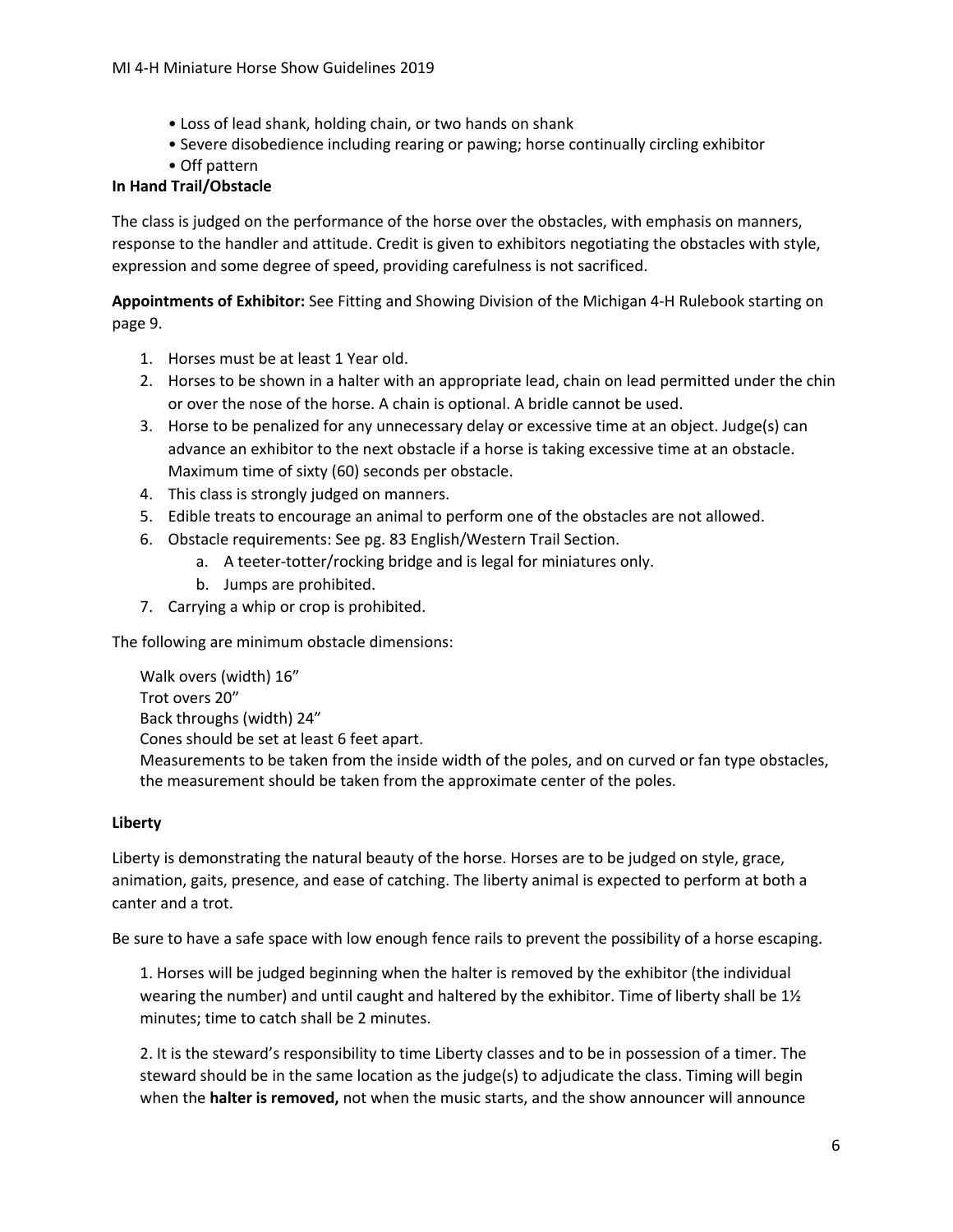TIME when the 1½ minutes performance has ended to signal the exhibitor that they can begin the catch. The horse cannot be touched during the performance (includes whips, etc). The catch should be timed and recorded. When the 2-minute catch time has elapsed, the show announcer will announce TIME to signal the end of the catch if the animal has not been caught. If the catch is not completed in the 2-minute allotted time frame, the exhibitor is disqualified.

3. Only the exhibitor can touch the animal during the catch. The horse must be caught and haltered by the exhibitor only within 2 minutes or be disqualified. **The assistant may not touch the horse at any time.** There will be "No Baiting" (no use of hay, grain, clickers, etc.) of Liberty horses during the catch by the exhibitor, assistant or spectators on the rail or the horse will be disqualified.

4. Music is required.

5. No deliberate interference with the horse from outside the ring or it will result in disqualification. An announcement is to be made before the class to specify that no outside assistance is allowed.

6. Horses entered in the Liberty class must be at least one year old.

7. Exhibitor and assistant should wear appropriate, tasteful attire. A safe costume or theme outfit is allowed for the exhibitor and assistant only. The horse is allowed to wear anything once the halter has been removed: no costume, ribbons or glitter.

8. If a horse should fall or roll during its performance, the entry is disqualified. Stopping, standing or eating grass is not a disqualification.

9. Entry will be disqualified if the horse leaves the ring during competition or catch time.

## **Jumper In-Hand**

The Jumper In-Hand class is designed to test the athletic ability of the horse. The class is judged on speed and accuracy.

- 1. Horses must be three years old or older.
- 2. Horses to be shown in a halter with an appropriate lead, chain on lead permitted under the chin of the horse. Bridles are not allowed.
- 3. Hunters and Jumpers may show with braided manes and tails in the manner of their larger counterparts.
- 4. Jumpers are scored mathematically on accumulated faults only unless there is a tie, in which case there will be a jump-off (described below).
- 5. Exhibitors not permitted to go over jumps.
- 6. A whip may be carried.
- 7. Tennis shoes may be worn instead of boots. Hats are optional.

## **Course:**

- 1. There will be a minimum of 4 fences and a maximum of 6 fences.
- 2. All jumps must have a ground pole.
- 3. Jump standards may not be taller than 40".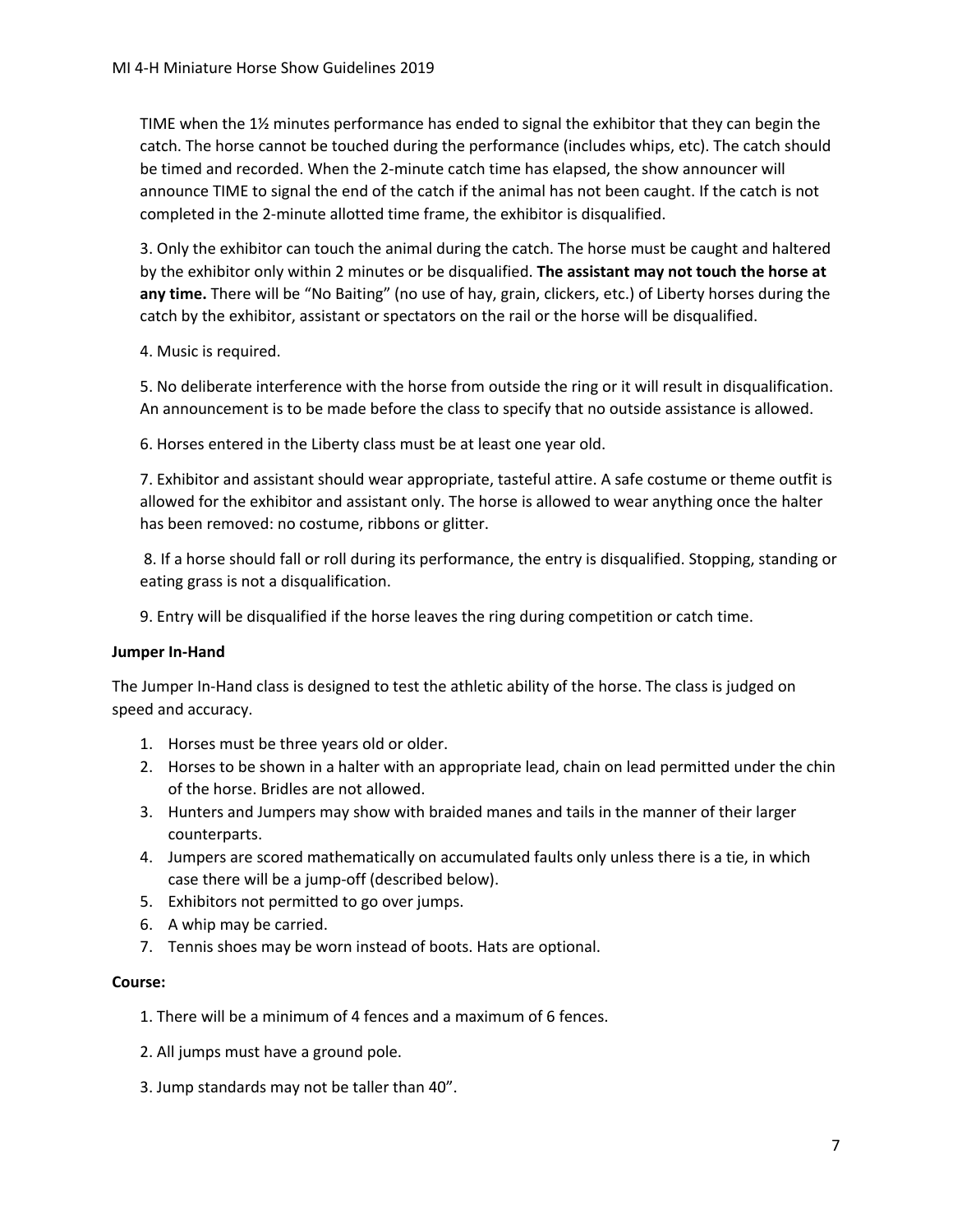- 4. No wings or additions are allowed outside the jump standards.
- 5. All jumps must be collapsible.
- 6. Jumps should be of attractive design but constructed of a material so as not to cause danger to the horse. Obstacles may simulate those found in hunting, such as natural post and rail, brush, stone wall, white board gate, hedge, oxer, etc.

(a) The jumps can range in height from 12 to 24 inches (in the jump-off this will change to a minimum of 12 to a maximum of 30 inches). All jumps must be at least 5 feet in width, no wider than 6 feet, with a minimum of 20 feet between jumps, with the exceptions of an in and out.

(b) The distance between the two jumps of an In and Out Jump should be 10-12 feet. An In and Out Jump should never be the first jump in the course.

7. An In and Out Jump is considered one obstacle and scored as such. Refusal of one element of an In and Out Jump requires the retaking of both elements.

## **Faults**

- Knockdowns an obstacle is considered knocked down when in jumping an obstacle, a horse or handler, by contact, lowers the established height of the fence in any way – 4 faults.
- Refusals stopping at an obstacle without knocking it down and without backing, followed by jumping from a standstill is not penalized. However, if the halt continues or if the horse backs even a single step, side steps or circles to retake the fence, a refusal is incurred:

1st refusal ..............................................4 faults 2nd refusal.............................................4 faults 3rd refusal .............................................Disqualification

- Circling any form of circle or circles whereby the horse crosses its original track between two consecutive obstacles, stops advancing toward the next obstacle, or turn away from the next obstacle, except to retake an obstacle after a disobedience. Crossing your own path (i.e., circling between fences, NOT retaking a fence from a refusal) – 3 faults.
- Elimination: (1) Three (3) refusals (2) Off course (3) Fall of horse and/or exhibitor.

## **Jump Offs/Breaking Ties:**

1. A jump-off is to occur for those horses with clean rounds. All other ties will be jumped-off for concurrent place.

2. The Jump-off will be held over the original course.

3. Only two jumps in the Jump-off will be raised. The height of the jumps shall be increased not less than 1 inch and not more than 6 inches in height.

4. The Jump-off will be timed by the Steward with a stopwatch and the horse that has the fastest time and the fewest faults in the Jump-off round will be declared the winner. An elimination Jumpoff does not eliminate the pony from the final placing.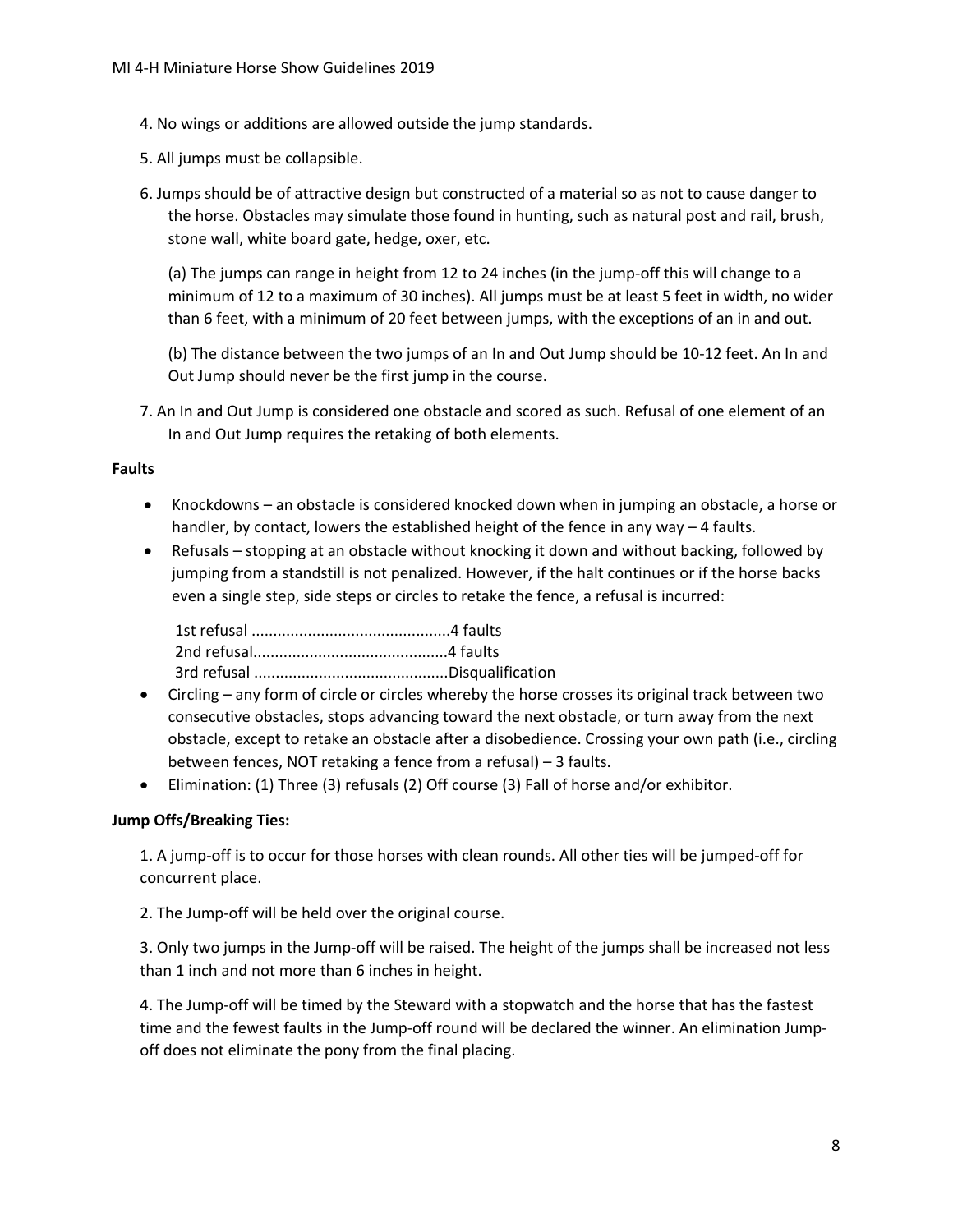#### **In-Hand Hunter**

In-Hand Hunter is judged on style, manners, and way of going. Preference given to those horses that cover the course at an even pace, with free-flowing strides, such as a brisk trot or canter, must maintain the same gait throughout the entire course.

- 1. Horses must be three years old or older.
- 2. Circling once upon entering the ring and once upon leaving the ring is permissible.
- 3. Charging fences or not maintaining the same gait throughout the entire class should be penalized.
- 4. A whip may not be carried.

#### **Course:**

- 1. The course design for hunters should follow the same requirements as the course for jumpers.
- 2. The judge may request a trot through for soundness before the final placing.

#### **Causes for Elimination:**

- Three (3) refusals
- Off Course
- Crossing your own path (as in circling between fences, not as in retaking a fence from a refusal or when following a course design).
- Fall of horse or exhibitor
- Jumping of an obstacle by exhibitor
- Carrying a whip
- An unsound horse

#### **Major faults to be scored:**

- Knockdowns
- Touches
- Refusals
- Bucking or Kicking
- Spooking or shying
- Wringing of tail
- Showing an obstacle to horse
- Not maintaining an even pace

#### **Costume:**

Costume classes are to be judged 75% on originality of costume and 25% on presentation.

- 1. The class may be divided as Individual (1-2 people/ 1 horse), or as a Group (2 people or more/1 horse or more).
- 2. To be shown at a walk both ways of the arena and lined up in the middle of the arena for final judging.
- 3. Costume entries may be led or driven. Entries may utilize one or more handlers, horses.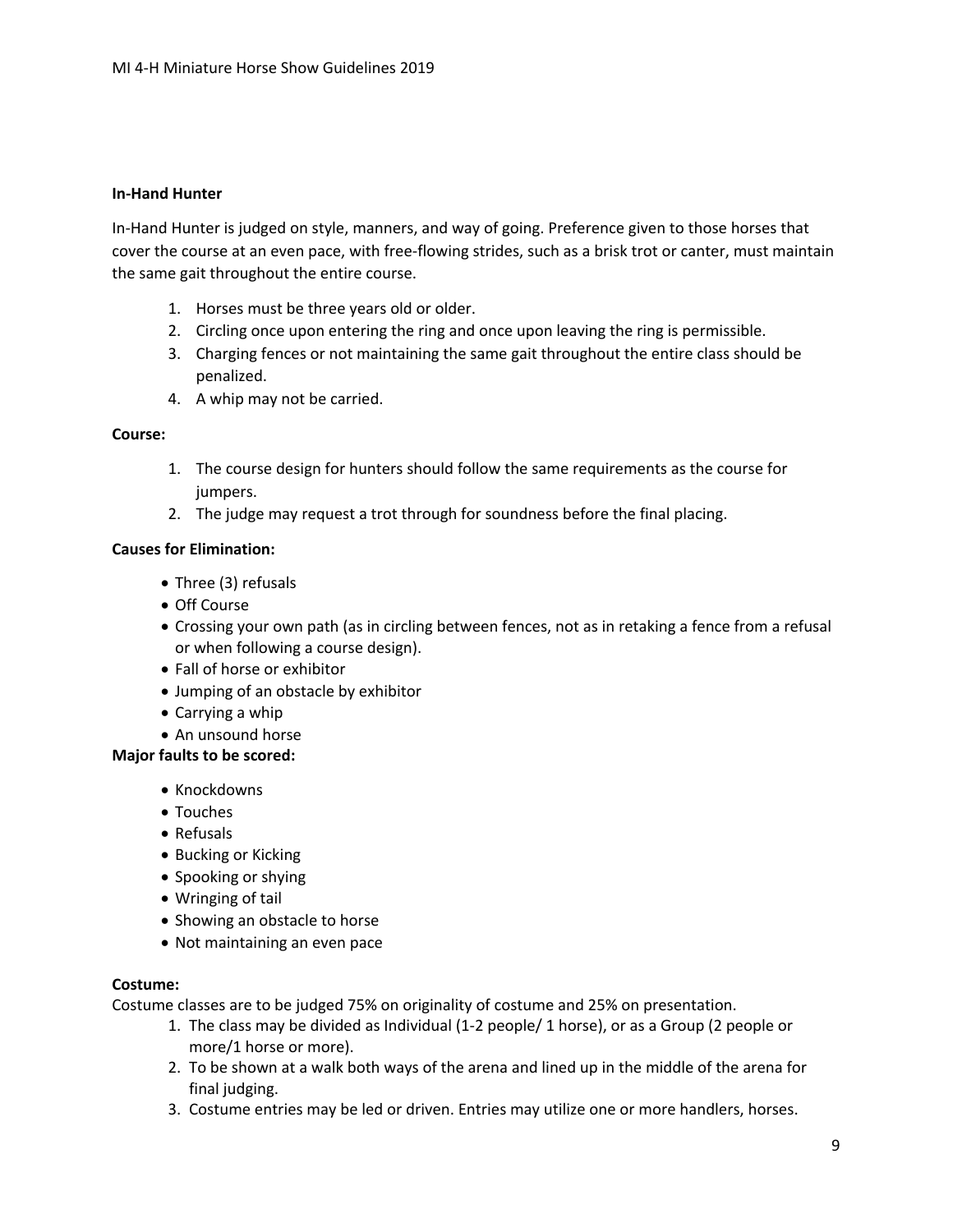- 4. All youth are encouraged to wear protective headgear (Certified ASTM/SEI Equine Helmet) if driving their entry. Headgear harness must be secured and properly fitted.
- 5. For safety reasons, attendants 16 years of age and older may be allowed in the ring during Costume. The attendant must not interfere with or influence the individuals or equines performance.
- 6. Costumes must be considered safe.

## **General Driving Rules**

- 1. Driving horses must be 3 years of age or older.
- 2. Helmets are encouraged in driving classes.
- 3. Helmets are required in and driven speed event such as Driven Barrels or Cones Class.
- 4. Reins must be connected/buckled together so that in the event a line is dropped it can be easily recovered.
- 5. It is recommended that driving reins buckle to the bit instead of snap.
- 6. Harnesses and vehicle should be safe and in good working order.

## **Appointments of Driver:**

There are a variety of different styles of driving, and the driver's attire should coordinate with the driving style. Driving aprons and gloves are permitted but optional. Closed toe shoes or boots are required. Attire should be conservative. Sleeves (short, ¾ or long) are required on shirts/blouses/dresses for ladies. Skirts/Dresses if worn should end below the knee. Jackets are allowed. Gentlemen should wear long sleeves. Jackets or vests are optional. Additional information on attire can be found on pg. 253 of the American Miniature Horse Registry (AMHR) Rule Book.

## **Pleasure Driving**

## **Class Conditions:**

To be shown both ways of the arena at a walk, trot, and extended trot. To stand quietly and to rein back. To be judged 60% on performance, manners, and way of going; 30% on the condition, fit and appropriateness of harness and vehicle; and 10% on neatness, appropriateness of attire, and overall impression. Excessive speed will be penalized.

- 1. Walk: A free, regular and forward moving four beat gait. The horse should walk energetically, but calmly, with even and determined pace.
- 2. Trot: The horse should maintain forward impulsion while showing submission to the bit. The trot is slower and more collected, but the horse should indicate a willingness to be driven on the bit while maintaining a steady cadence.
- 3. Extended Trot: This is a clear, but not excessive, increase in gait and length of stride. The horse goes forward freely, engaging the hind legs, on a taut but light rein, the position balanced and unconstrained.

## **Reference pg. 253 to 270 of the AMHR rulebook for more information on different styles of driving.**

## **General Rules:**

- 1. The only person to handle the reins, under penalty of elimination, is the driver. No change of driver is permitted during any class.
- 2. Horses must be serviceably sound.
- 3. Horses may be shown with a full mane or mane with bridle path clipped and full tail.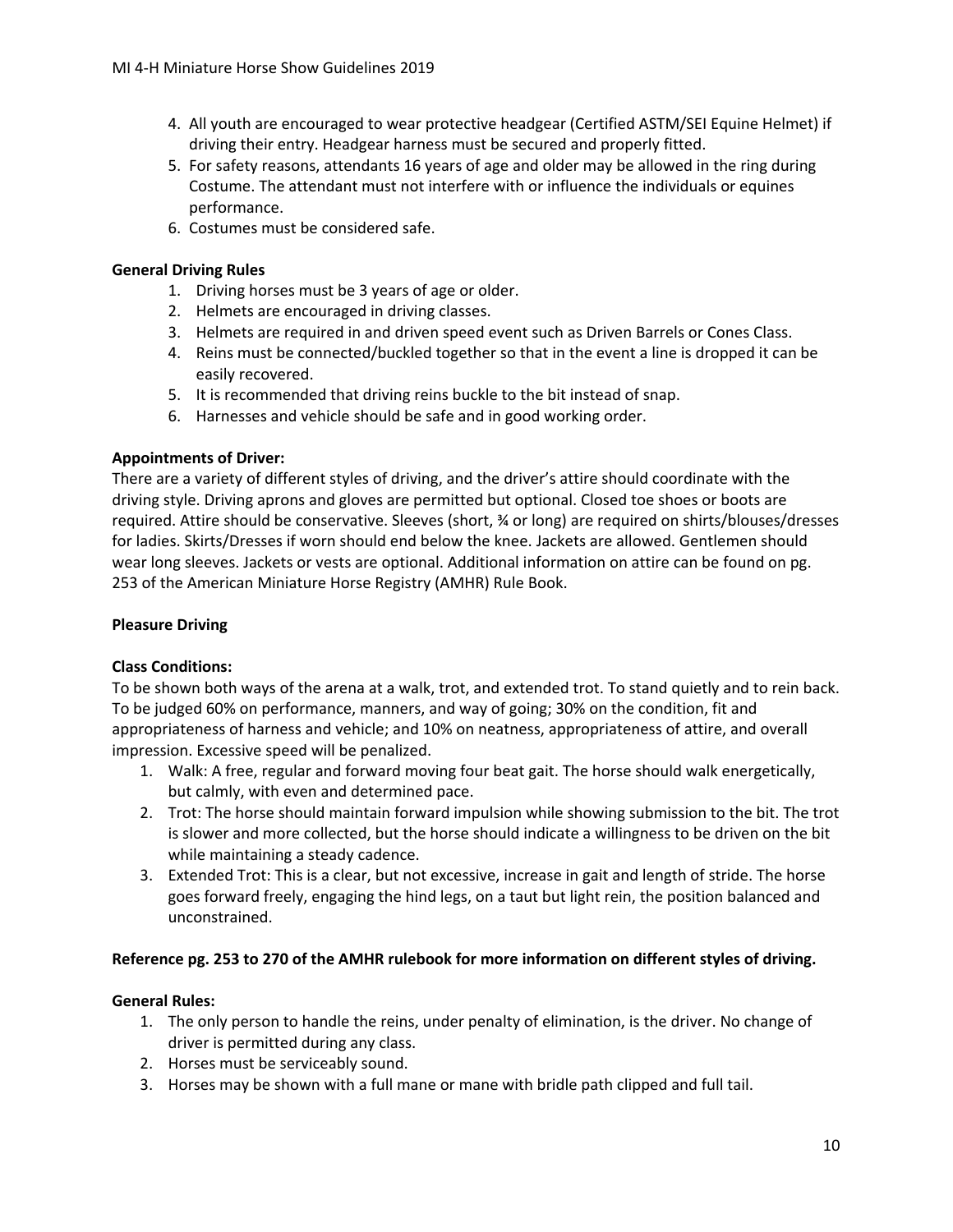4. Driving whips, if used, must be of suitable style, and the tip of the lash must not reach past the shoulder of the horse.

## **Equipment:**

- 1. Cavesons or nosebands are optional in the Driving Division.
- 2. Boots, wraps, etc. of any description are prohibited.
- 3. The vehicle and harness must be safe. 2 or 4 wheeled carts are acceptable. Harnesses of any style are acceptable if they are safe.
- 4. Blinders are required.
	- a. Round or square blinders are permissible.
- 5. Side or over-checks are required.
- 6. The check must be hooked.
- 7. Breeching is optional.
- 8. Bits specific to driving are acceptable. Overcheck bits are allowed.
- 9. Martingales are optional.

## **Reinsmanship**:

This class is designed to test the knowledge and ability of the driver. To be shown at a walk, trot, and extended trot. To be judged primarily on the ability and skill of the driver. To be judged 75% on the handling of the reins and whip, control, posture and overall appearance of the driver and 25% on the condition of the harness and vehicle and the neatness of attire. The class can be completed fully on the rail, with rail work and a pattern or with only a pattern at the judge's discretion.

## **Suggested Pattern Components:**

- 1. Back.
- 2. Drive a circle of a designated size, at judge's discretion.
- 3. Drive a figure eight.
- 4. Extended trot.
- 5. Negotiate simple obstacles, e.g., drive between two obstacles.
- 6. Stop and stand.
- 7. Drive with one hand.

Unsafe animals or equipment can be disqualified from the class at the judge's discretion.

## **Versatility Class**

The purpose of the versatility class is to showcase the skill set of the miniature horse and their handler through three different events: Showmanship, driving and in-hand hunter.

- 1. The horse will be shown as a driving horse, in showmanship (patterns should be appropriate and posted 2 hours ahead of time), and as a hunter, in that order.
- 2. Two grooms/headers allowed in at the end of driving. The announcer will specify when to begin.
- 3. **For purposes of safety, the cart must be removed from the horse before the horse is unbridled.**
- 4. Before un-tack and grooming it shall be announced that horses are to remain in the same order for the rest of the class as they go on the rail, both for Showmanship and Hunter portions.
- 5. At the end of the two-minute un-tack grooming period, grooms shall leave the arena with the carts and all tack. They do not have to be out of the arena in 2 minutes, only finished with the horse.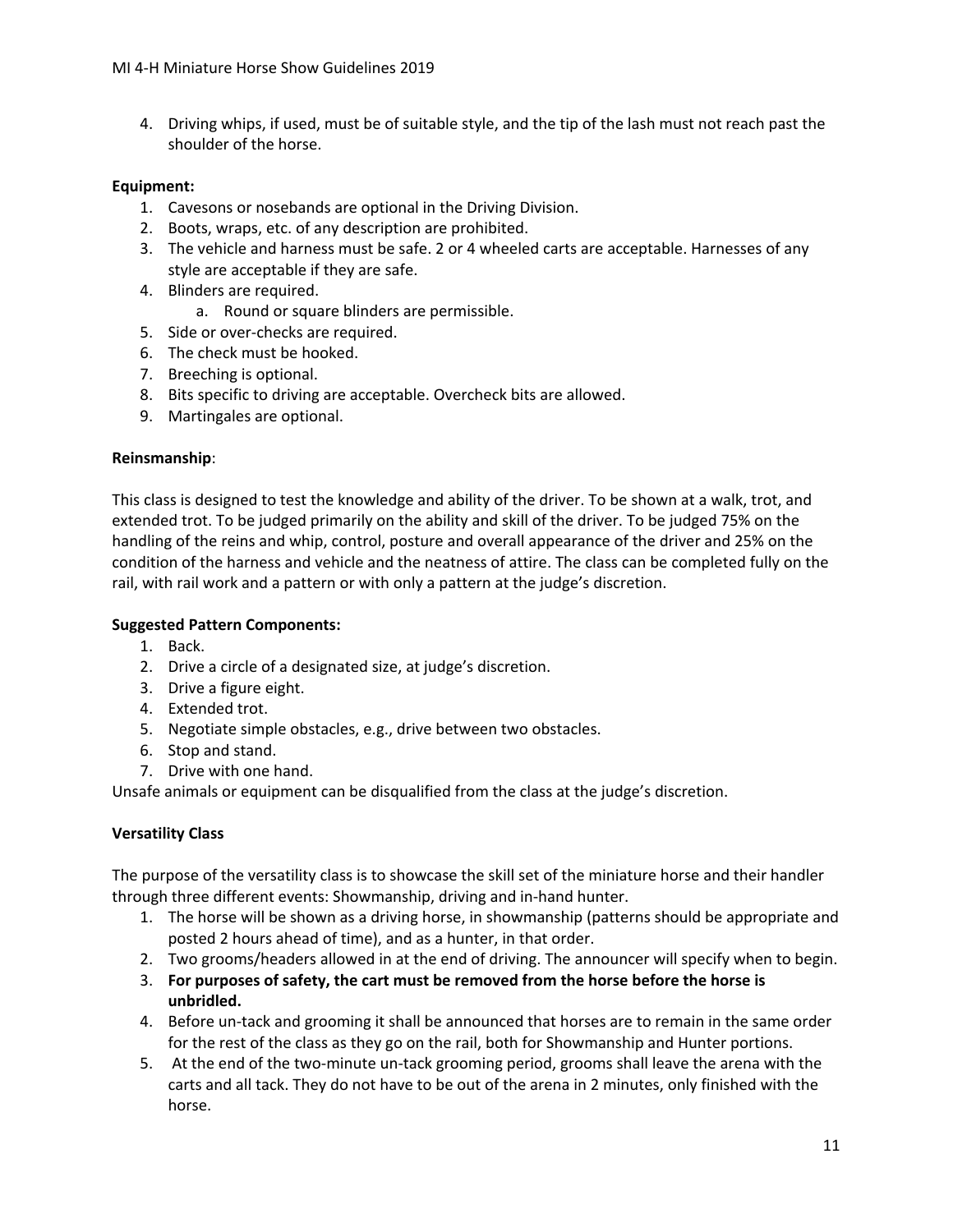- 6. Exhibitors are to follow the direction of the Ringmaster and line up in preparation for showmanship.
- 7. After showmanship inspections are completed, exhibitors are to follow the Ringmaster and proceed to the hunter course.
- 8. The hunter requirements for judging are the same as specified under the "Hunter" Rules.
- 9. There shall be a minimum of 2 (two) but not more than 4 (four) fences.
- 10. Horses do not leave the arena between divisions.
- 11. All three divisions to count equally.
- 12. Horses must complete all three divisions, without disqualification, to be eligible for a ribbon.

## **Ground Driven Obstacle**

The purpose of Ground Driven Obstacle is to test the skill of the driver and the obedience and handiness of the animal without being hooked to a cart.

- 1. Horses must be at least 2 Years old.
- 2. Horses to be shown in a harness or other appropriate driving tack. Blinders are not required.
- 3. Horse to be penalized for any unnecessary delay or excessive time at an object. Judge(s) can advance an exhibitor to the next obstacle if a pony/horse is taking excessive time at an obstacle. Maximum time of sixty (60) seconds per obstacle.
- 4. Obstacles should reflect what a horse and driver might experience when driving on a trail. Examples include: Bridges, mailboxes, tarps, cones, etc. The course should include maneuvers that would be used while hooked to a vehicle such as: Backing, serpentines, figure eights, sharp turns, etc.

## **Obstacle Driving**

The purpose of Driven Obstacle is to test the skill of the driver and the obedience and handiness of the animal when hooked to a cart. Helmets not required but encouraged. See appointments of driver section on pg. 10.

To be judged:

1. Judged 100 % on the basis of performance and manners.

2. Tack and Equipment: The harness and vehicle must be safe and in serviceable condition.

3. Each entry will work individually through an obstacle course designed to test the performance and manners of a good working animal.

4. The judge will dismiss any unsafe entry whether due to equipment or behavior of the animal.

5. Cantering is penalized in obstacle driving.

6. There is a sixty-second-time limit to complete each obstacle. After time is used, the exhibitor will be directed to the next obstacle. Refusals of three (3) obstacles shall be cause for disqualification. 7. The following will result in elimination from the class and no points, ribbons or awards will be presented. a. Off course – defined as: (1) Taking an obstacle from the wrong side. (2) Negotiating an obstacle from the wrong direction. (3) Skipping an obstacle unless directed by the judge. (4) Negotiating in the wrong sequence. (5) Animal leaving the course.

## **Driven Dressage**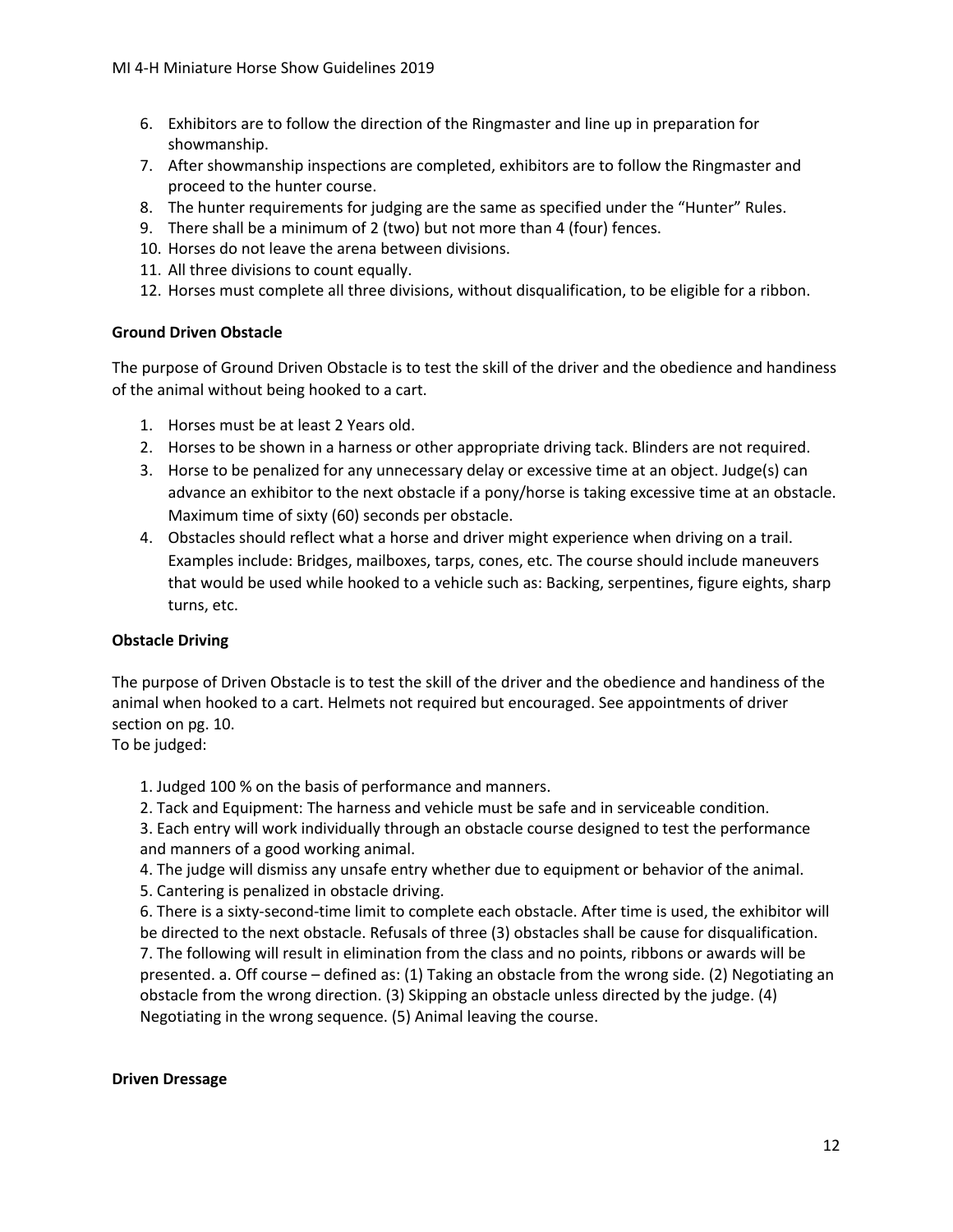The purpose of driven dressage is the harmonious development of the physique and ability of the horse. Emphasis should be placed on suppleness, basic gaits, figures, impulsion and transitions in the performance of the horse as produced by the driver. Conformation does not count. Information on judging dressage can be found on pg. 43 of the Michigan 4-H Horse and Pony Project Show Rules and Regulations Book. Tests should be selected from the American Driving Society.

## **General Rules:**

- 1. Tests may be read during the competition, but no part of a test may be read more than once. Lateness or errors in reading the test will not relieve the driver from error penalties. Coaching by anyone is prohibited and will result in the elimination of the driver. If part of the test is repeated, it may be scored as an error.
- 2. Fine, draft and carriage style harnesses are acceptable.
- 3. A competitor leaving the arena at the end of a drive at any point other than "A" will be penalized with an error.
- 4. Drivers have 90 seconds to enter the arena after the starting signal (bell, whistle, etc.).
- 5. Lap robes/aprons are optional.
- 6. An overcheck is required.

## **Disqualifications**

- Prolonged resistance from the horse that prevents the continuation of the test for longer than 20 seconds.
- Use of illegal equipment.
- Unauthorized assistance.
- Three errors on the course.
- Horse's tongue tied down.
- Late entry into the arena.
- All four of the horse's feet leave the arena with or without the vehicle/driver.
- Cruelty.
- Marked lameness.
- Bandages or boots left on the horse's legs during a test.
- Fall of horse or driver In the case of a fall of horse or driver, the competitor will be eliminated.

#### **General Miniature Gymkhana Rules**

- 1. All gymkhana events will be timed.
- 2. Horsemanship and sportsmanship will be stressed.
- 3. Judges' decisions will be final.
- 4. Any unsportsmanlike behavior (such as arguing, yelling, hooting at the judge or show management) by contestants, volunteer leaders or family members – in or out of the arena – will result in disqualification.
- 5. **Horses must be under control at all times.**
- 6. Horses must be at least 1 year old for in-hand or 3 years old for driving.
- 7. Horses to be shown in a halter with appropriate lead (when in-hand), chain on lead permitted under the chin or over the nose of the horse. A chain is optional. Western, Cable, nylon and Draft style halters are permitted. Bridles are not allowed.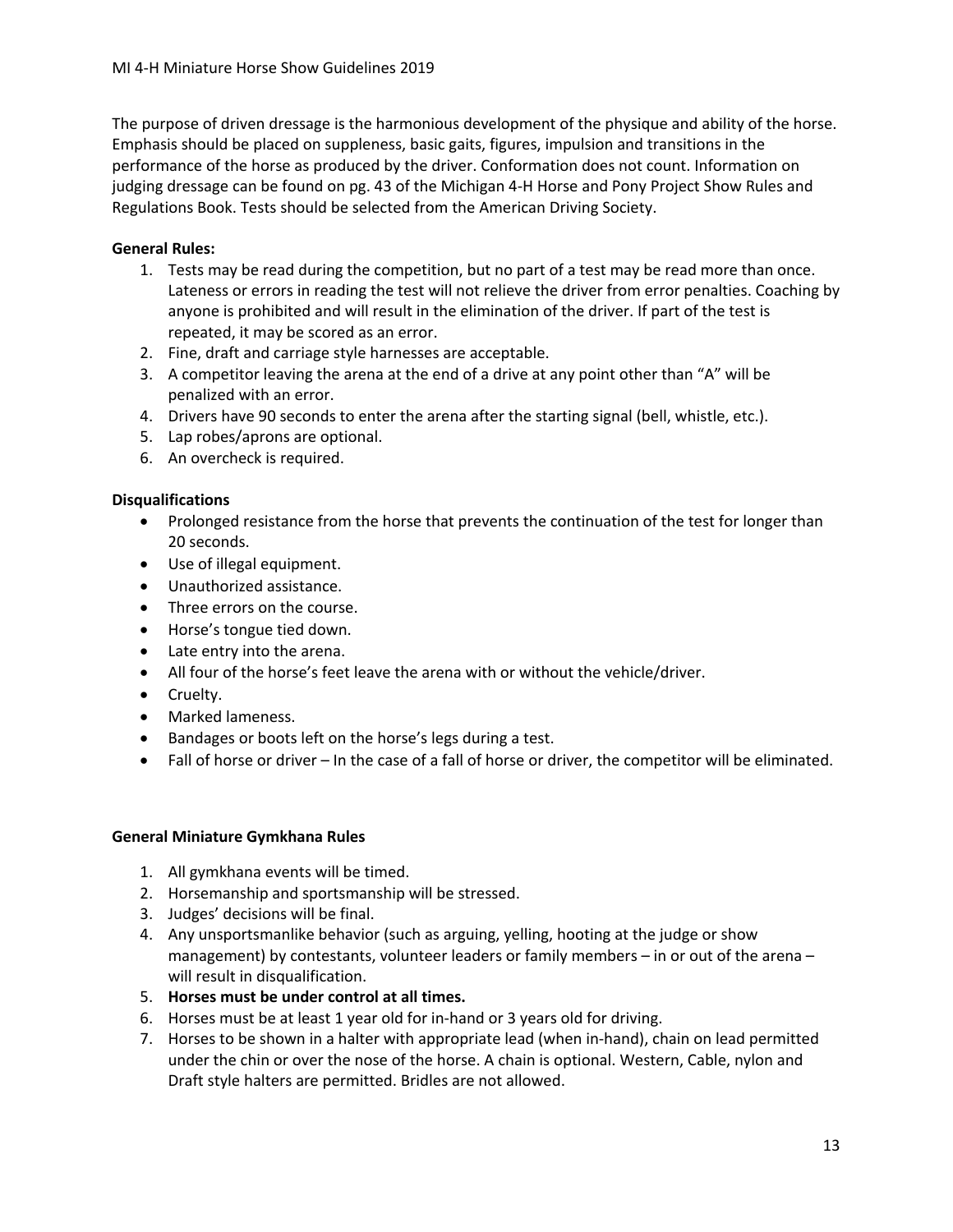- 8. Horses can trot, canter or gallop for in-hand events. For driven events, horses can only walk and trot.
- 9. Tennis shoes are allowed instead of boots.

**Disqualifications** – Any of the following infractions will disqualify an entry.

- Running through the chute or gate to enter the arena.
- Failure to begin the course within 1 minute after the ready signal is given.
- A stop or willful refusal to move forward (loss of forward motion).
- Off course, which includes negotiating obstacles in other than the specified order or in the wrong direction. This includes circling, backing or reversing the direction of movement.
- Horse is behaving in an unruly manner or out of control.
- Any kind of cruelty to the horse whether or not specifically mentioned in these rules will disqualify the competitor.
- Striking or beating the horse in any manner whatsoever after entering the arena. Touching the horse will not be considered striking or beating the horse.
- Fall of horse or exhibitor while in the arena.
- If driving, cantering more than 3 strides will result in disqualification.
- Carrying a whip for in-hand events. A whip is allowed for driven events.

**Timing Procedure** – Electric timers are preferred over stopwatches. If an electric timer is used, at least one official should take the time using a stopwatch in case the electric timer fails. If an electric timer is not available, three stopwatches will be used. The median time of the three readings will be the official time. (The median time is the time indicated by two of the three stopwatches if two agree. If no two watches agree, the median time is the time indicated by the watch which indicated neither the fastest nor the slowest time.) All stopwatches must be calibrated to at least one-tenth of a second.

- The start/finish timing line must be a minimum of 10 feet from the end of the arena.
- The timing line must be visibly marked in the arena.
- Contestants are allowed running starts.

## **Driven and In-Hand Barrel Racing**

- 1.Barrel racing classes can be performed in-hand or driven. These are to be separate classes. Three 55-gallon barrels in safe, usable condition should be used.
- 2.The size of the pattern (see fig. 22) should be 35 feet between barrels 1 and 2, 40 feet between barrels 2 and 3, 40 feet between barrels 1 and 3, and 25 feet from the timer to the first barrel. The course must be measured exactly. If the course is too large for the available space, then each measurement of the pattern should be reduced 5 feet from the fence. If the course specified in this rule book is too big for the available space, the distance from barrel 3 to the finish line need not be reduced 15 feet at a time, as long as there is enough room for the horse to stop safely.
- 3.Knocking Down a barrel will result in a 5 second penalty.
- 4.If driving, cantering more than three strides will result in a disqualification.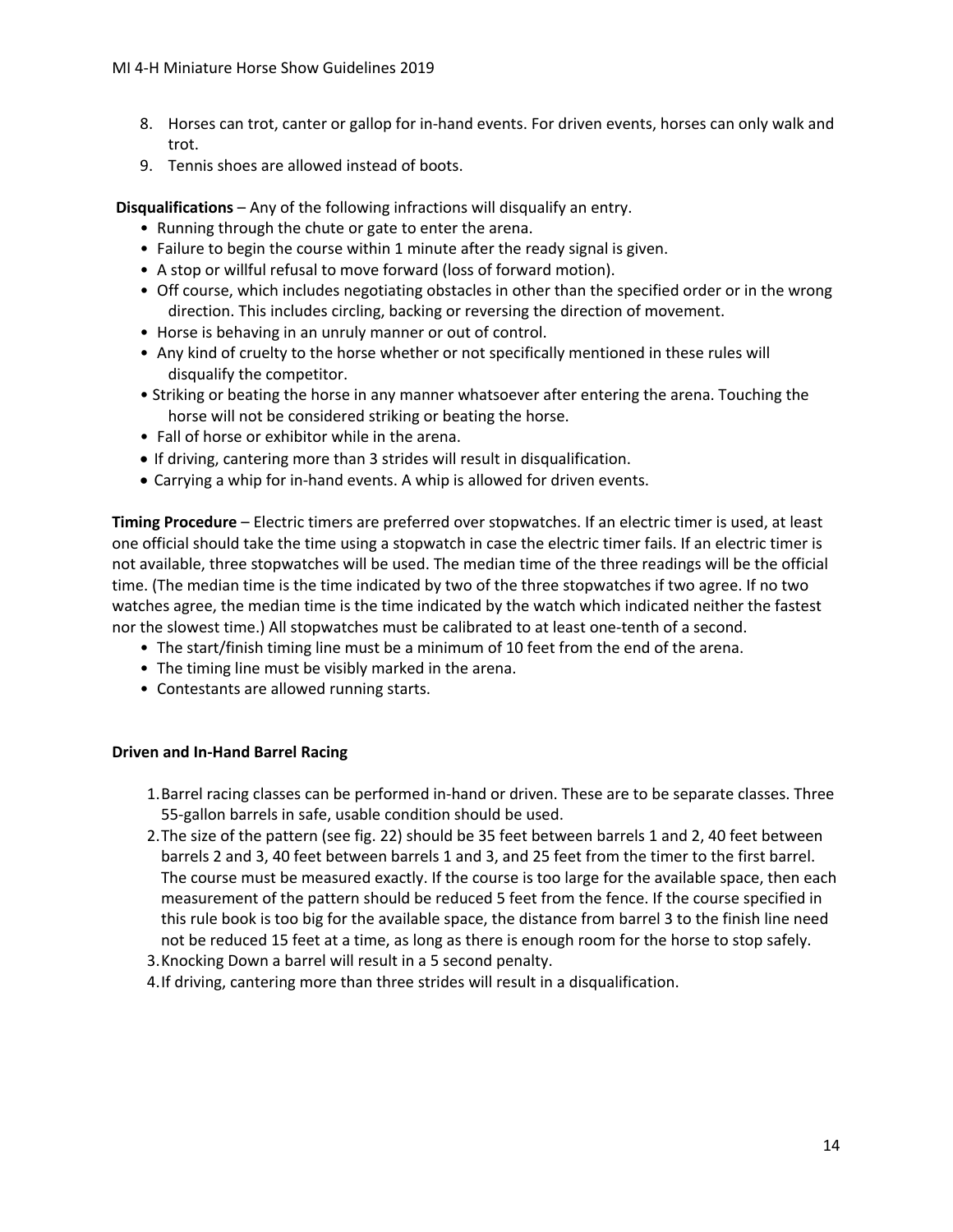

Figure 22. Cloverleaf barrel race (pattern A and B)

## **Pole Bending In-Hand**

- 1. The pole bending pattern (see fig. 25) is run around six poles. **The poles are placed in a straight line 10 feet apart. The first pole is to be 10 feet from the starting line. Poles are 6 feet high and set on top of the ground, with bases 10 inches to 14 inches in diameter.**
- 2. Contestants may start on either side of the line of poles. They will cross the starting line, move in an approximately straight line to pole 6 (the farthest pole), make a 180-degree turn around pole 6, pass between pole 6 and pole 5, bend through the poles to pole 1, circle pole 1, bend through the poles to pole 6, make a 180-degree turn around pole 6, and cross the starting line by moving along the poles on the side opposite that on which they first approached pole 6.
- 3. A 5-second penalty will be assessed for each pole knocked down.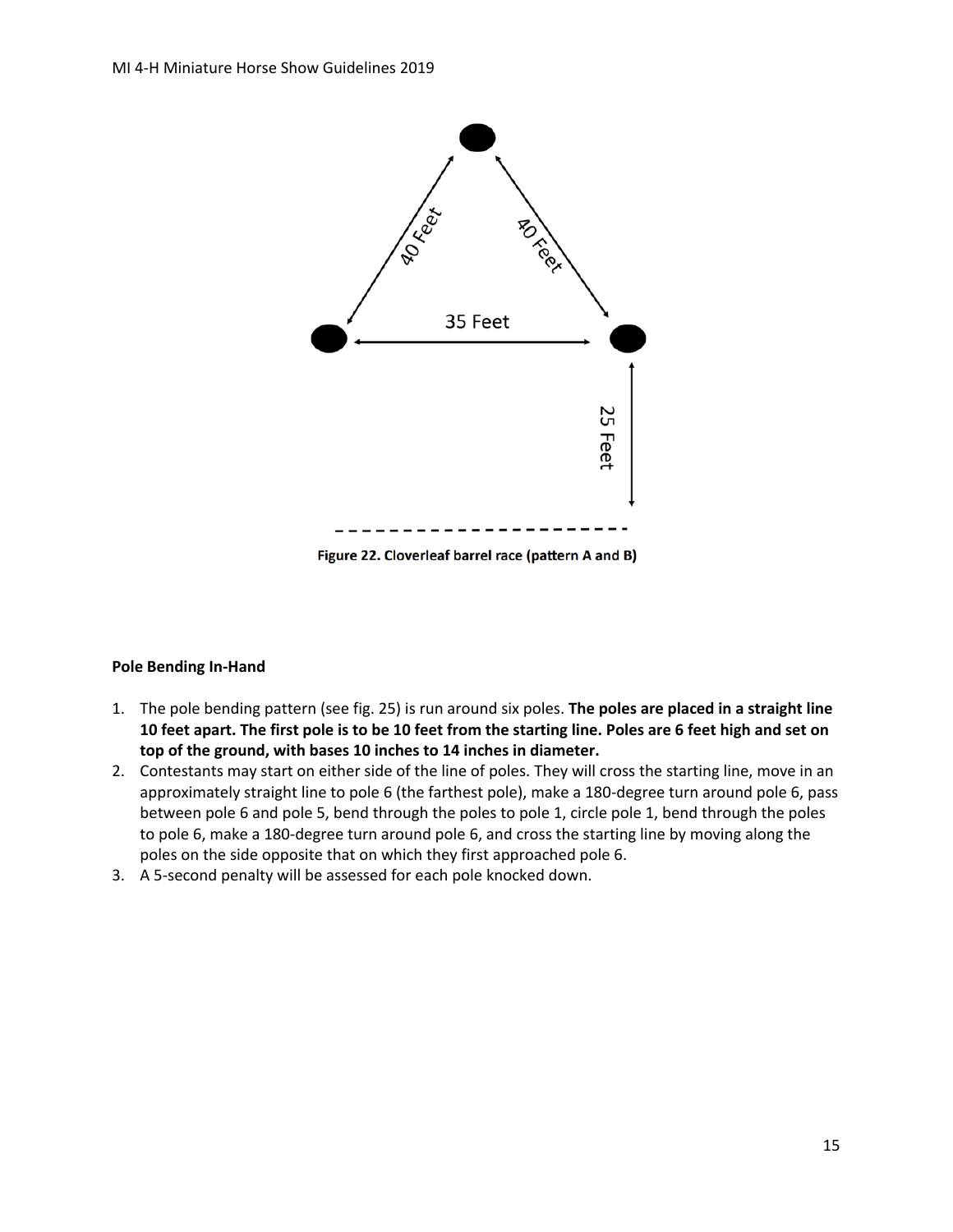

Figure 25. Pole bending course.

## **Speed and Action In-Hand**

- 1. Seven kegs or markers are needed (see fig. 26). Using four of the kegs or markers, form an 8-foot by 12-foot box and mark lime lines between the kegs or markers on the 12-foot side. One 8-foot side will be on the starting line. The three remaining kegs or markers are to be placed at 5-foot intervals (from center to center) in a straight line parallel to and 100 feet from the starting line. These three kegs or markers must be at least 15 feet away from any fence.
- 2. The horse and exhibitor are to start and end the course completely within the box. They may also start the course by entering through the top of the box (that is, by running through the box). Timing begins when the entry leaves the box and stops when the entry re-enters the box. The entry runs through the box to the kegs or markers 100 feet away, runs through two kegs or markers, circling the center one and returning to the box. The entry must stop within the square of four kegs or markers.
- 3. There will be a 5-second penalty for each keg or marker knocked over.
- 4. Spinning to a stop more than 90 degrees in the box, as determined by the judge, will result in disqualification.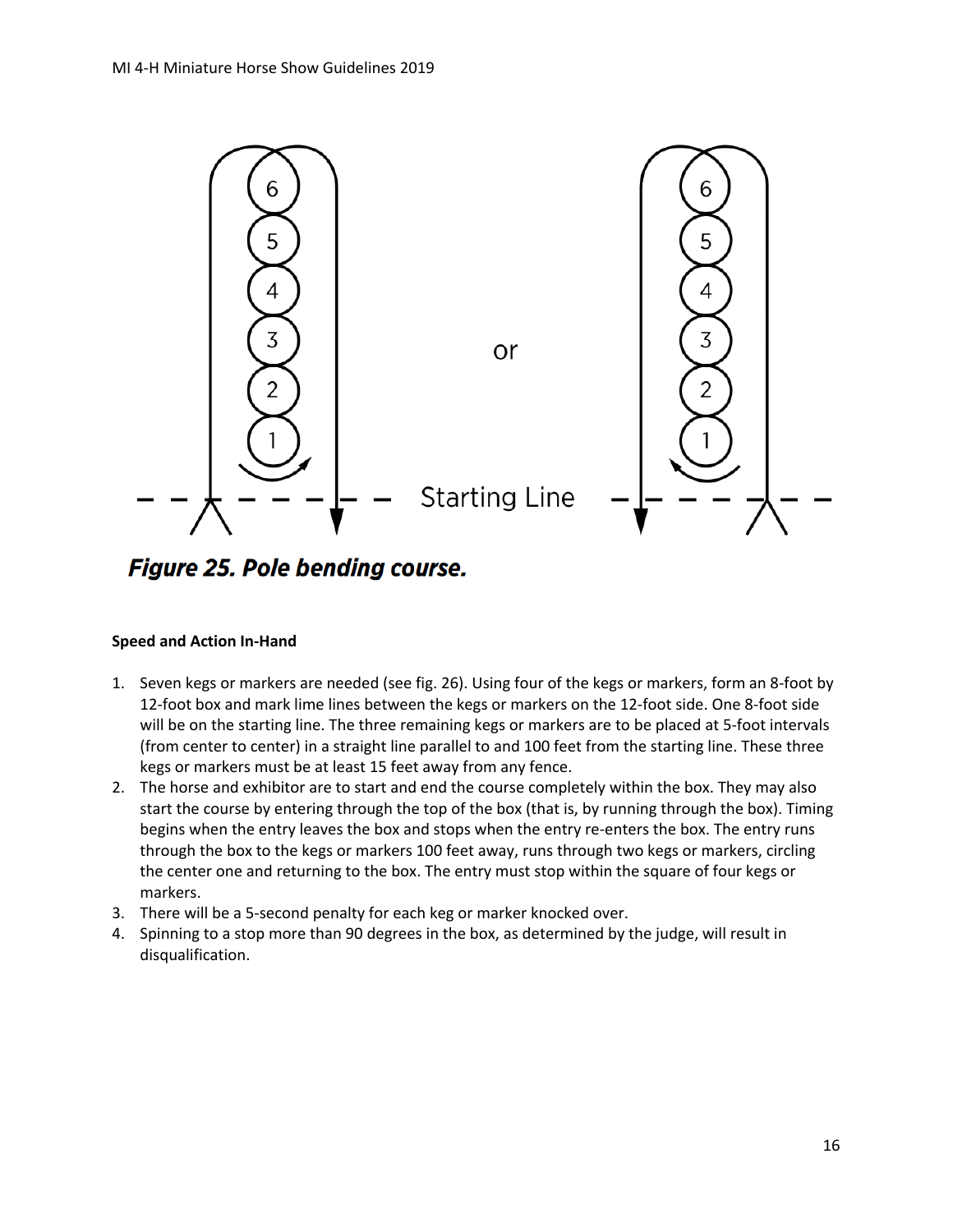

Figure 26. Speed and action course.

## **Cones Class**

Cones Class is a timed event designed to test accuracy, speed, and obedience. The driver negotiates up to 15 sets of cones. The pattern should be posted a minimum of 2 hours before the class. Courses should be laid out so that drivers have a chance to maintain a reasonably fast pace throughout most of the course.

#### **General Requirements**

- 1. Cones should be placed 67 inches apart (interior width).
- 2. Drivers must start and end by driving through the start/finish cones.
- 3. A number should be attached to each obstacle.
- 4. A Certified ASTM/SEI Equine Helmet is required.

#### **Penalties:**

- If the driver has entered the arena but fails to start by passing through the start line within 45 seconds of the starting signal.
- Failing to go through the start/finish cones at the beginning and end of the pattern-20 second penalty.
- Knocking over a cone-10 second penalty